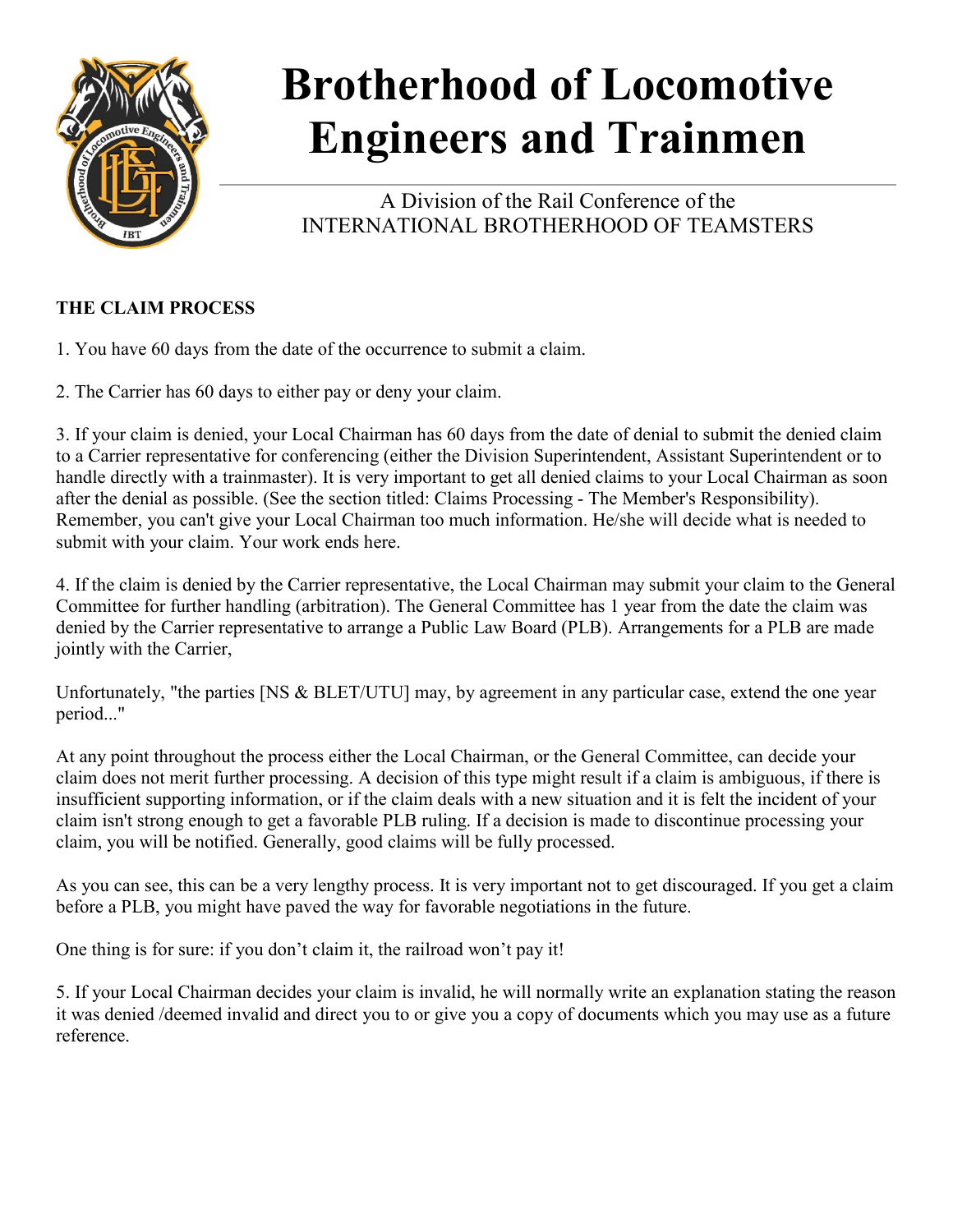### **What Part Do You Play?**

#### **THE MEMBER'S RESPONSIBILITY**

To better ensure that your claim is successful, (or appeal of a denied claim will be successful,) please use the following guidelines:

A.) Include in your claim:

- 1. What are you claiming? (runaround, off assignment, not called in order, extra miles, etc.)
- 2. When did it happen? All times and dates from start to finish.
- 3. Where did it happen? All stations, all mile posts, yards and tracks.
- 4. Who/what authorized it? (Dispatcher, trainmaster, work order, yardmaster, etc.)
- 5. If appropriate, state why the action resulting in the claim happened.
- B.) On the day you make your claim:

1. Make a copy of the claim, the remarks and the timeslip (ticket) for the date of the claim. If relative status (runarounds, earnings) is a part of the claim, make a copy of the standing on the applicable board /pool involved.

2. Save all paperwork that supports the claim, including call sheets, "trains called from," lists or work orders. You can never have too much supporting paperwork.

3. Make a written statement describing what took place in case you have to explain your claim to your Local Chairman months later.

C.) Information your Local Chairperson needs to process your claim (you can't supply too much information)

1. Copy of any documents you saved under B1 & B2 (above).

2. Copy of the claim and your remarks, if any.

3. Copy of the any pay sheet relating to this claim. Denials show on your detailed earnings pay stub & you must provide a copy of the denial shown on your pay stub to your Local Chairman.

\*\*\* This is what your Local Chairperson needs from you to process your claim. A claim submitted without the necessary supporting documentation/information is doomed to fail and consumes your Local Chairman's time gathering supporting information rather than processing claims. If the claim is important to you, help get it paid by supplying the necessary information to your Local Chairman.

D.) Assemble the documentation, one package per claim, (all documents relating to claim 1, all documents relating to claim 2, etc. stapled, clipped or folded together) enclosed in an envelope addressed to your Local Chairman. Leave your envelope in either Locker #290 or Mailbox B in the Washroom.